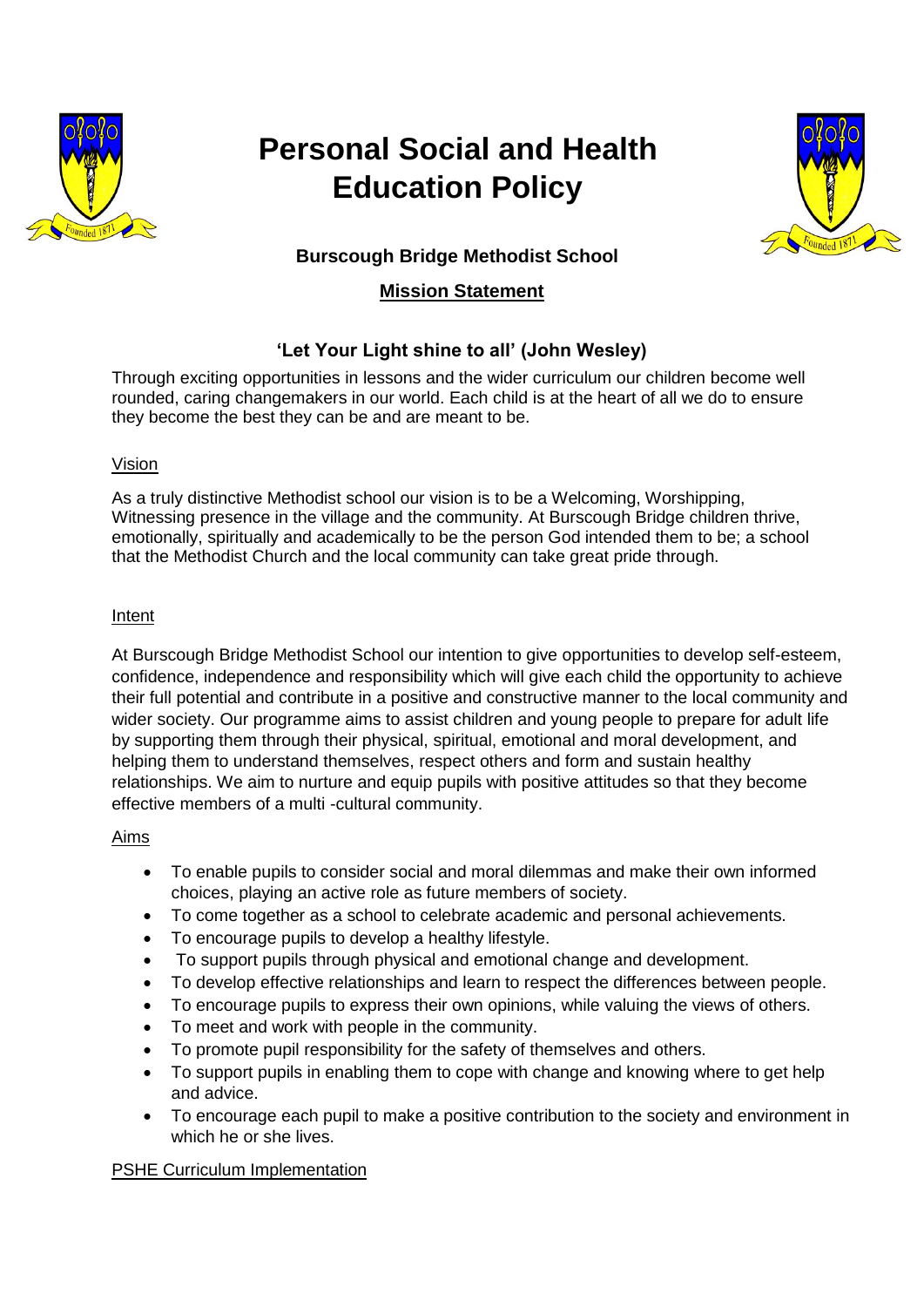At Burscough Bridge Methodist School PSHE is delivered as a discreet lesson each week. In order to deliver the aims listed above staff will deliver a balanced programme of lessons based on the PSHE Association scheme of work, including Sex and Relationships Education. These lessons may be adapted or supplemented with resources from other schemes of work if the class teacher feels it is appropriate and in discussion with the subject leader.

Burscough Bridge Methodist School seeks to provide a safe, secure learning environment for PSHE education that enables children and young people to gain accurate knowledge, develop their own values and attitudes, and develop skills to grow into happy, confident, successful adults. We promote the needs and interests of all pupils, irrespective of gender, culture, ability or aptitude. Teaching will take into account the ability, age, readiness, and cultural backgrounds of our young people and those with English as a second language to ensure that all can fully access PSHE education provision. We promote social learning and expect our pupils to show a high regard for the needs of others. We will use PSHE education as a vehicle to address diversity issues and to ensure equality for all. Staff know each child and family very well and will ensure they treat each child's unique situation with sensitivity and understanding when delivering lessons.

#### Core Skills

The skills covered during PSHE fall broadly into three core themes and may have cross-curricular links with other subjects e.g. Science, Religious Education or Physical Education.

Please refer to PSHE Curriculum Overview for specific skills being covered

[FOUNDATION SUBJECTS \(burscoughbridgemethodistschool.co.uk\)](https://burscoughbridgemethodistschool.co.uk/foundation-subjects/#carousel_2225)

- Physical and Mental Health and Wellbeing (H)
- Relationships including Sex and Relationships (R)
- Links to the wider community (L)

[PSHE Association Programme of Study for PSHE Education \(Key stages 1](https://fs.hubspotusercontent00.net/hubfs/20248256/Programme%20of%20Study/PSHE%20Association%20Programme%20of%20Study%20for%20PSHE%20Education%20(Key%20stages%201%E2%80%935)%2c%20Jan%202020.pdf?hsCtaTracking=d718fa8f-77a8-445b-a64e-bb10ca9a52d8%7C90ef65f6-90ab-4e84-af7b-92884c142b27)–5), Jan 2020.pdf [\(hubspotusercontent00.net\)](https://fs.hubspotusercontent00.net/hubfs/20248256/Programme%20of%20Study/PSHE%20Association%20Programme%20of%20Study%20for%20PSHE%20Education%20(Key%20stages%201%E2%80%935)%2c%20Jan%202020.pdf?hsCtaTracking=d718fa8f-77a8-445b-a64e-bb10ca9a52d8%7C90ef65f6-90ab-4e84-af7b-92884c142b27)

Across all three strands children are taught and reminded of how to keep themselves safe, including online safety, at an age appropriate level. Links to keeping safe online are on the school website for parents and carers and reference is made to these links each week via the school newsletter to parents.

#### Safeguarding

**Peer-on-peer abuse** is defined as abuse between children.

Burscough Bridge Methodist School **has** a **zero-tolerance approach to abuse**, including peer-onpeer abuse.

Burscough Bridge Methodist School will refer to specific guidance in Keeping Children Safe in Education Part five: Child on Child Sexual Violence and Sexual Harassment and Lancashire Procedures. [5.31 Peer Abuse \(proceduresonline.com\)](https://panlancashirescb.proceduresonline.com/chapters/p_peer_abuse.html)